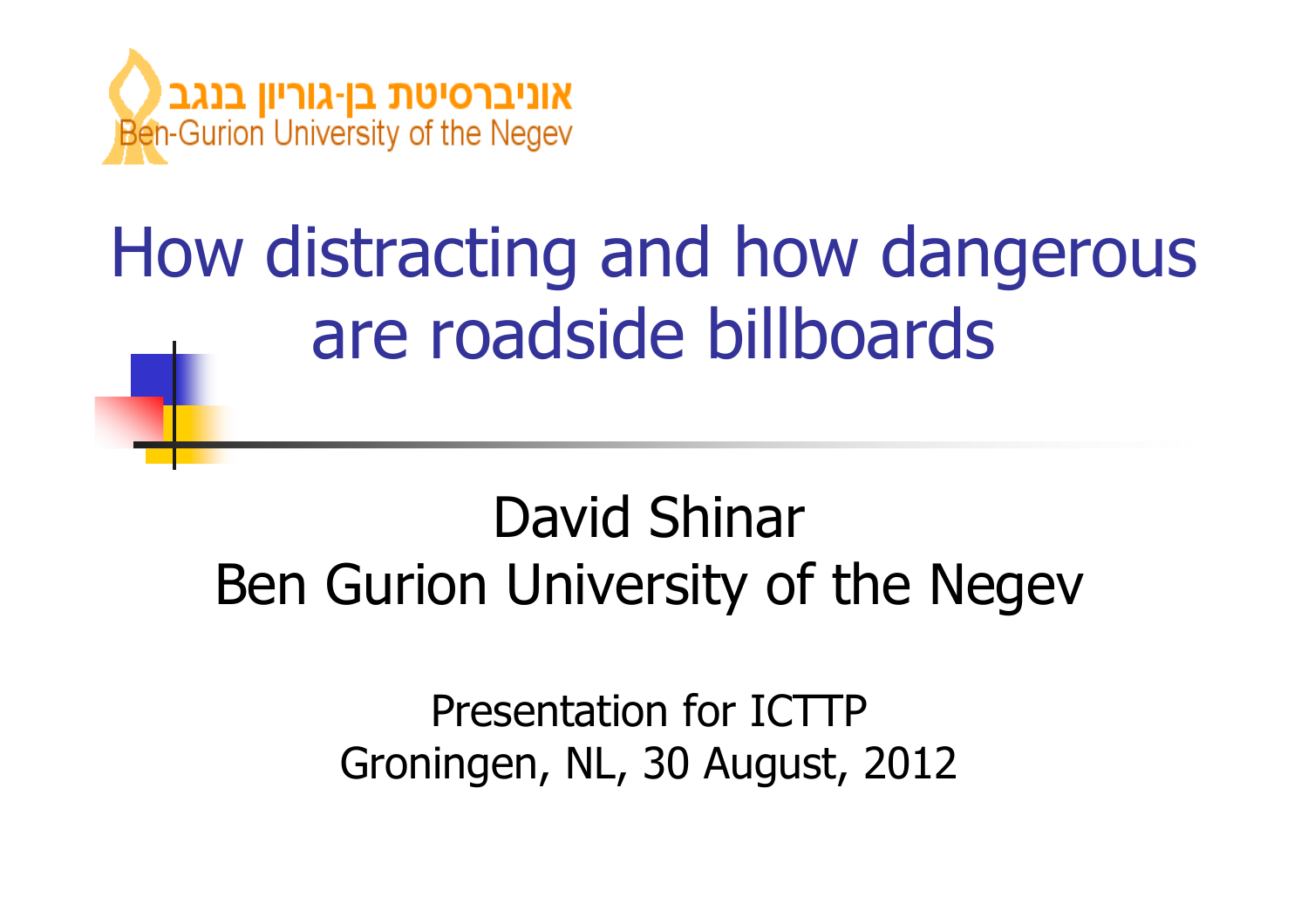

### Three Studies on sign observation/distraction

- 1. Observations and survey of drivers stopped at red light with view of digital billboard
- 2. Looking behavior of drivers as they drive towards a giant billboard and in the opposite direction
- 3. Crash analysis from a natural experiment in an urban freeway with and without billboards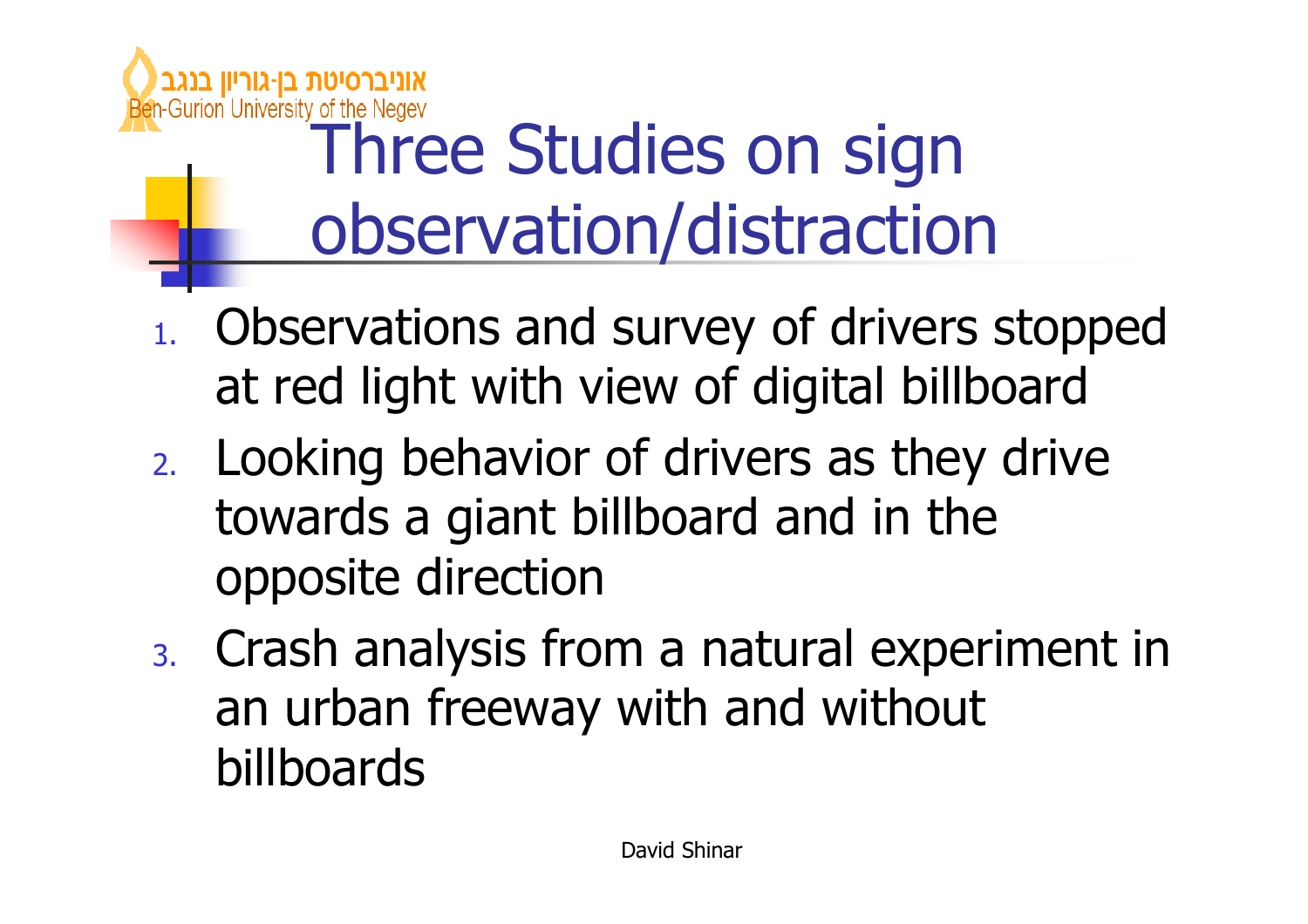# Gurion University of the Negev<br>Study 3: Crashes and billboards on urban highway (Zaidel et al., 2010)

- **Service Service Background: Israel's supreme court ruled** that the signs on the urban freeway must be removed for one year while an evaluation takes place.
- **Contentious location: Urban Freeway** through Tel Aviv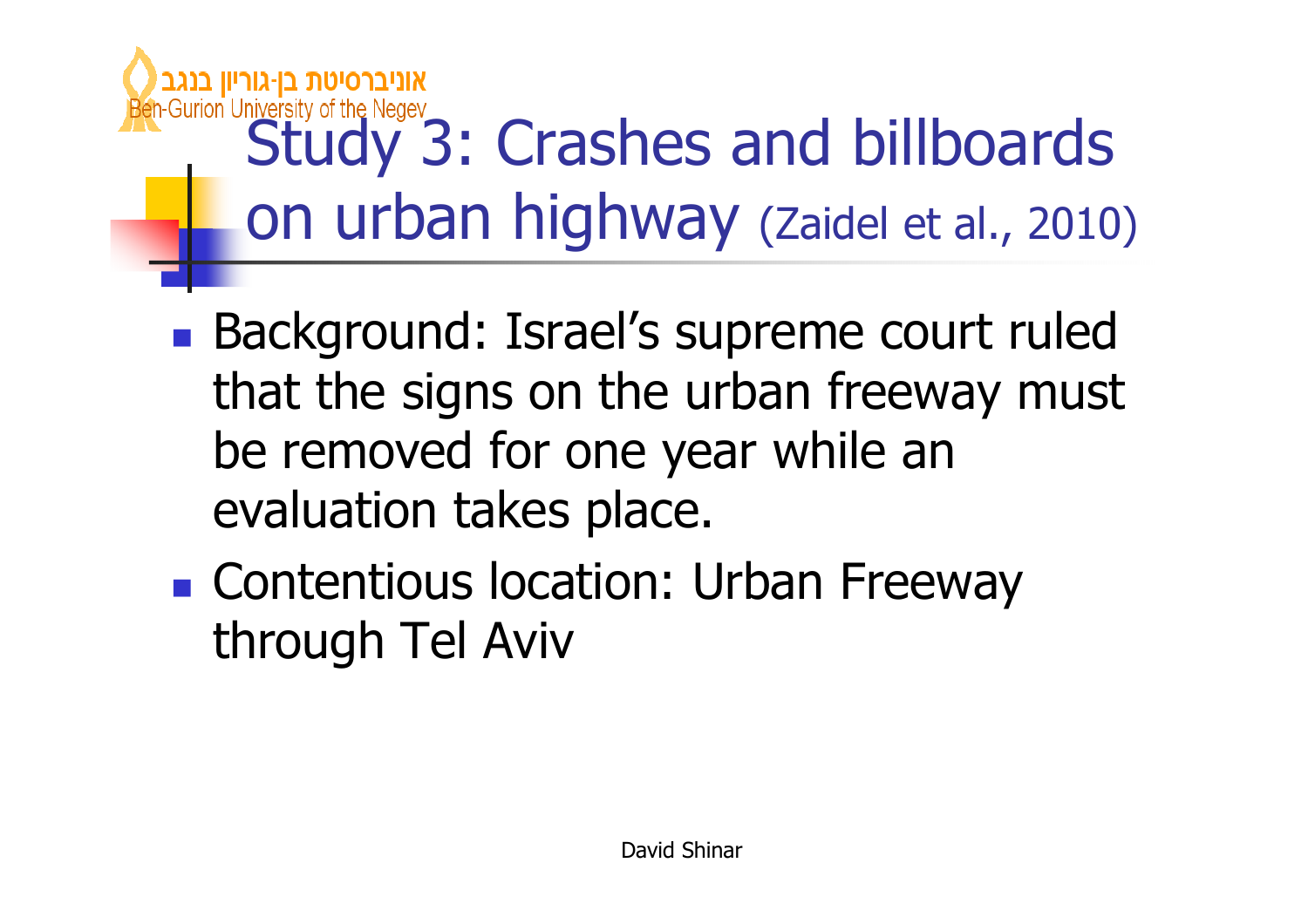

### Study 3: Method

- Design: Quasi experimental: Before rule (2006-2007) vs. after rule (2008), and with vs. without signs that were covered
- **Service Service Dependent measures: Crashes and** injuries
- **Service Service Control variable: traffic volume**
- **Service Service Study sites: 8 Treatment sites and 6** control sites on the Tel Aviv Freeway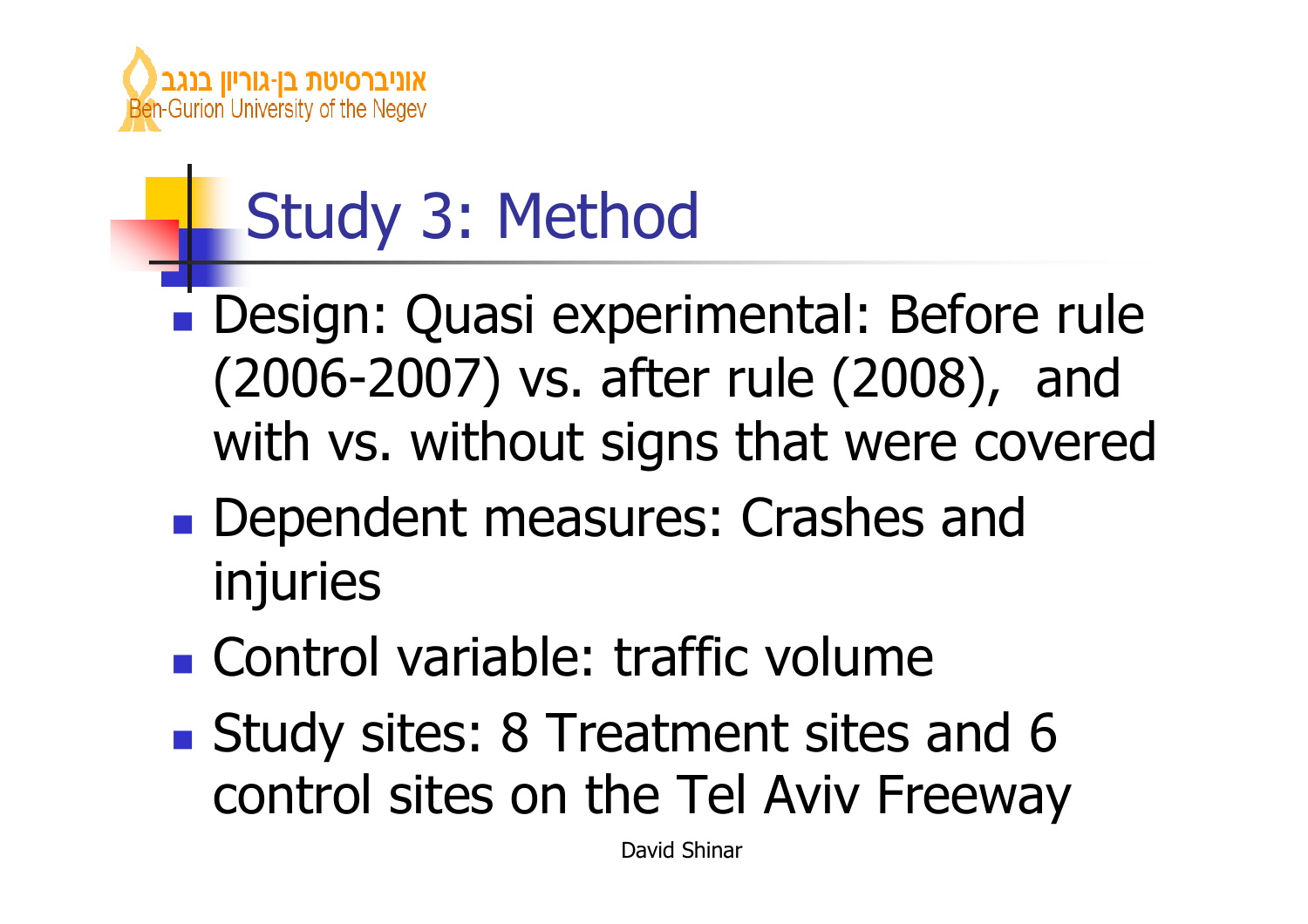

## Examples of Billboards

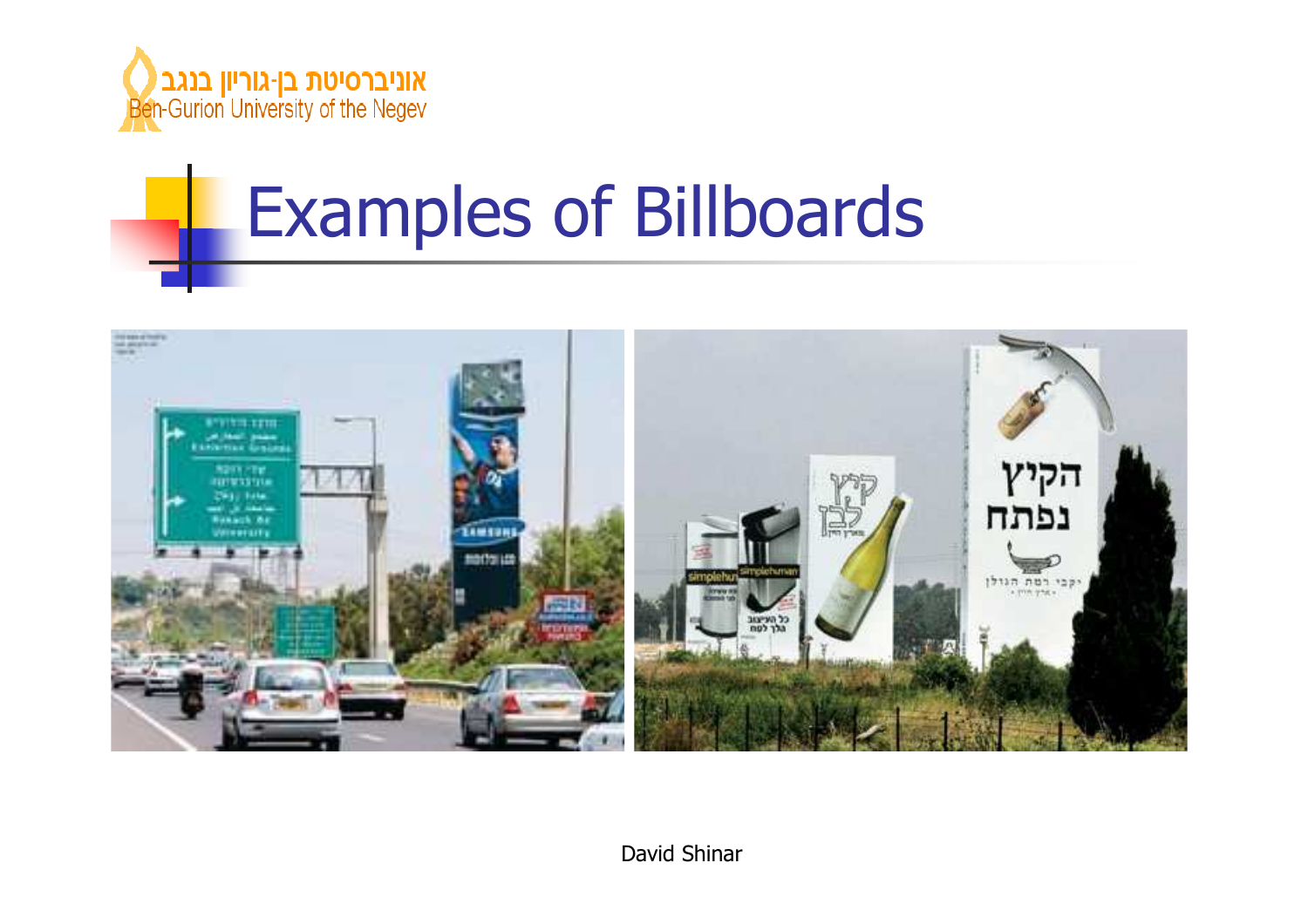## **Microproprise All Crashes before and Securion University of the Negev**<br>Results: All Crashes before and after sign removal

| <b>Year</b> | <b>Total Crashes</b> |                    |
|-------------|----------------------|--------------------|
|             | Control<br>sites     | Treatment<br>sites |
| 2006        | 849                  | 106                |
| 2007        | 857                  | 95                 |
| 2008        | 825                  | 65                 |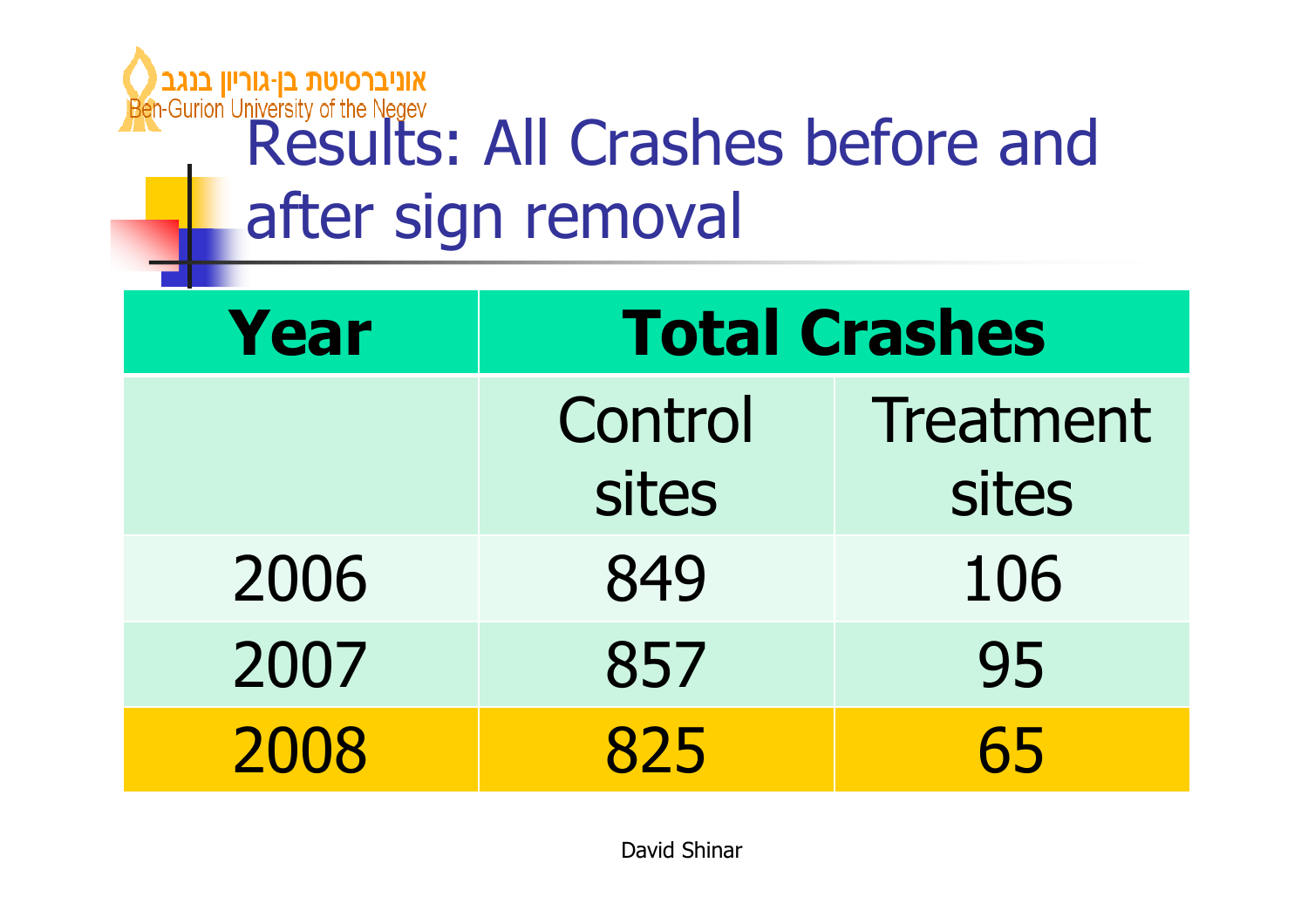

### Results: Injury Crashes before and after sign removal

| Year | <b>Injury/Fatal Crashes</b> |                           |
|------|-----------------------------|---------------------------|
|      | Control<br>sites            | <b>Treatment</b><br>sites |
| 2006 | 240                         | 40                        |
| 2007 | 262                         | 55                        |
| 2008 | 255                         | 17                        |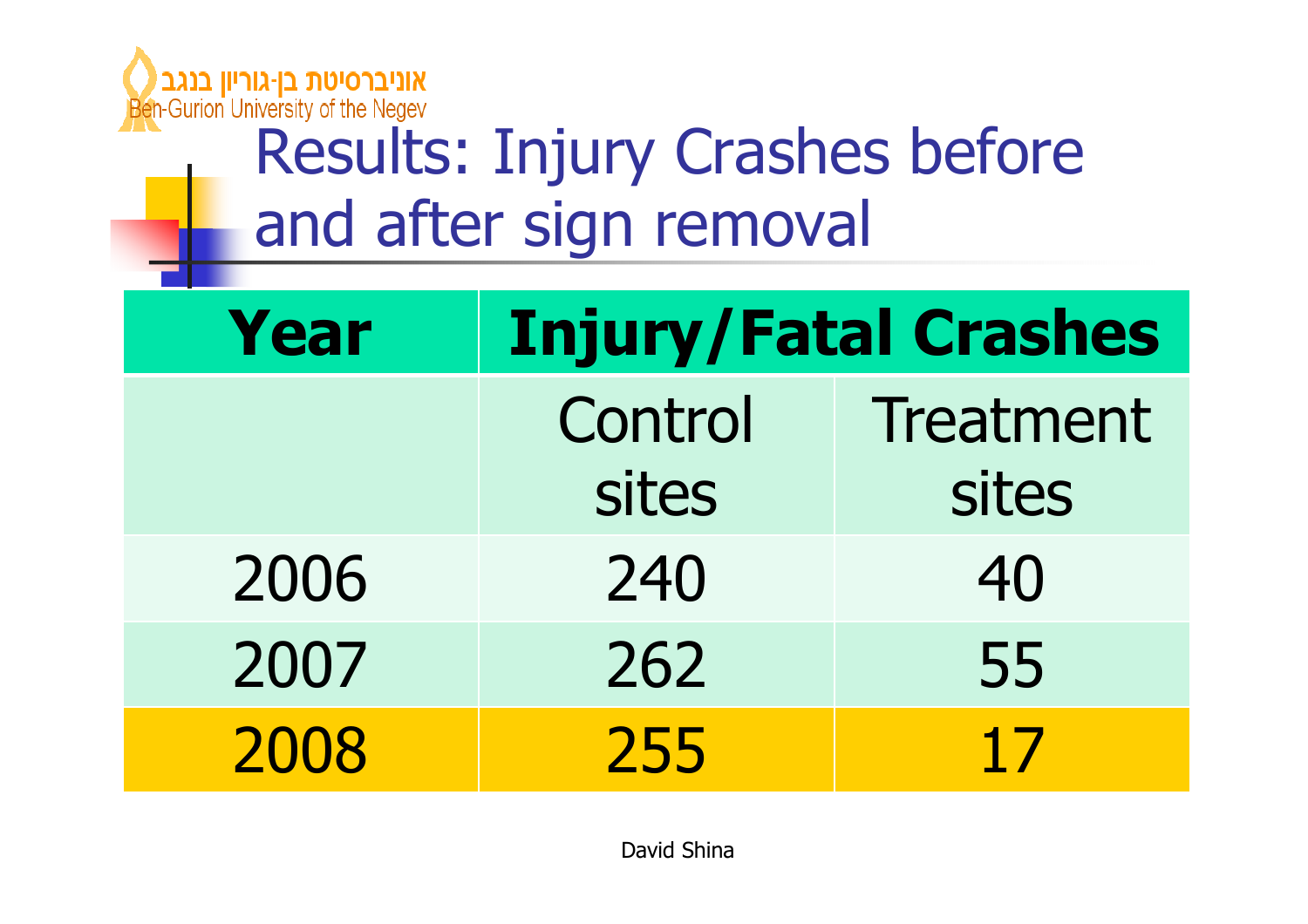

## a-Gurion University of the Negev<br>**Average Crash reductions after** adjusting for volume

■ All crashes 0.60 (c.i. 0.39-0.92) ■ Injury crashes 0.39 (c.i. 0.20-0.79) **Service Service** ■ P.D. crashes 0.72 (c.i. 0.44-1.17)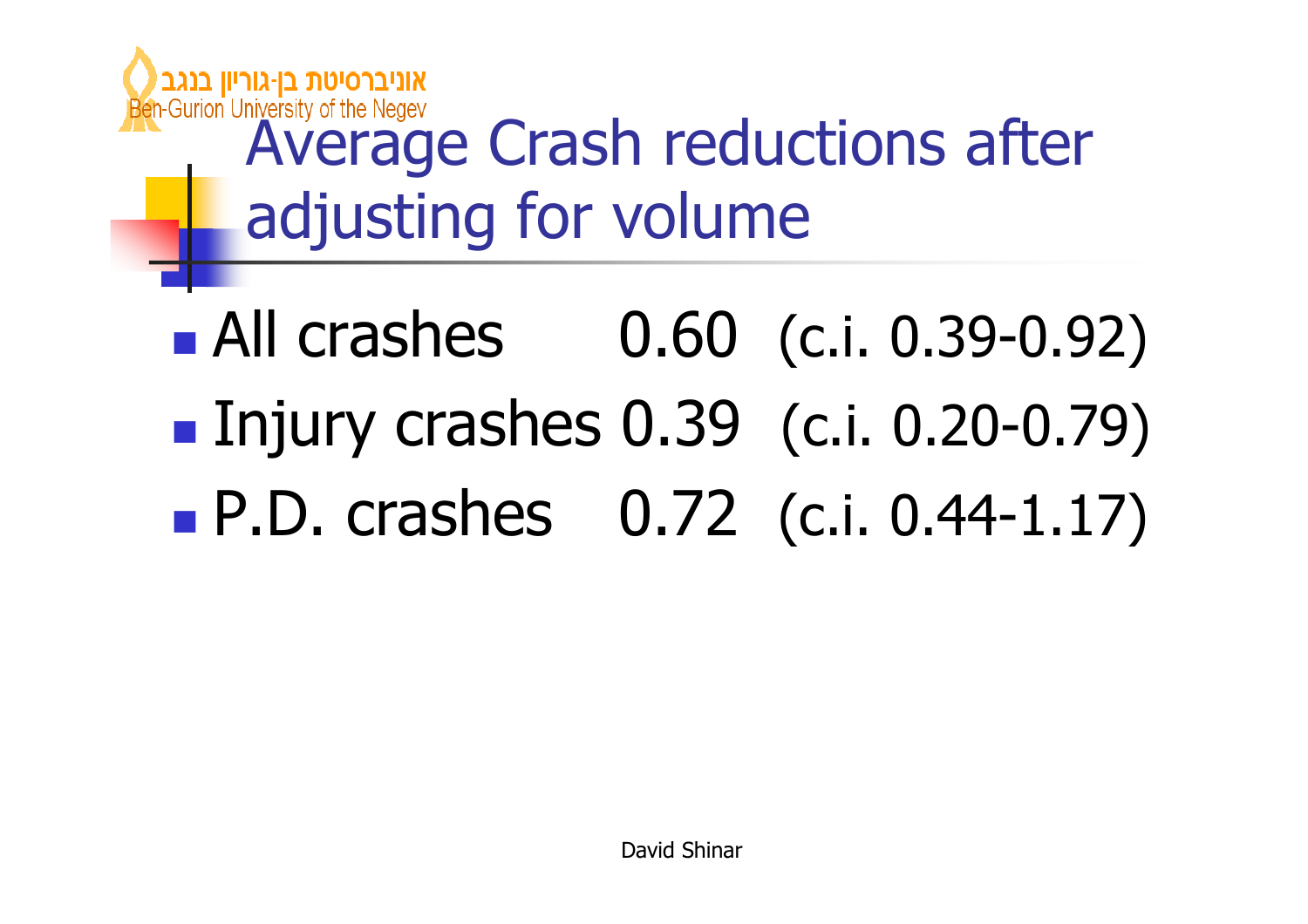

## **Conclusions**

- **Service Service**  Drivers have spare capacity – they seek stimulation, including off the road.
- **Signs/billboards provide that stimulation.**
- Some situations are safe (while stopped at intersections) other are not (while driving in high-speed dense traffic w multiple exits and lane changes).
- **Service Service Crashes happen when there is a gap** between driver expectation and reality. David Shinar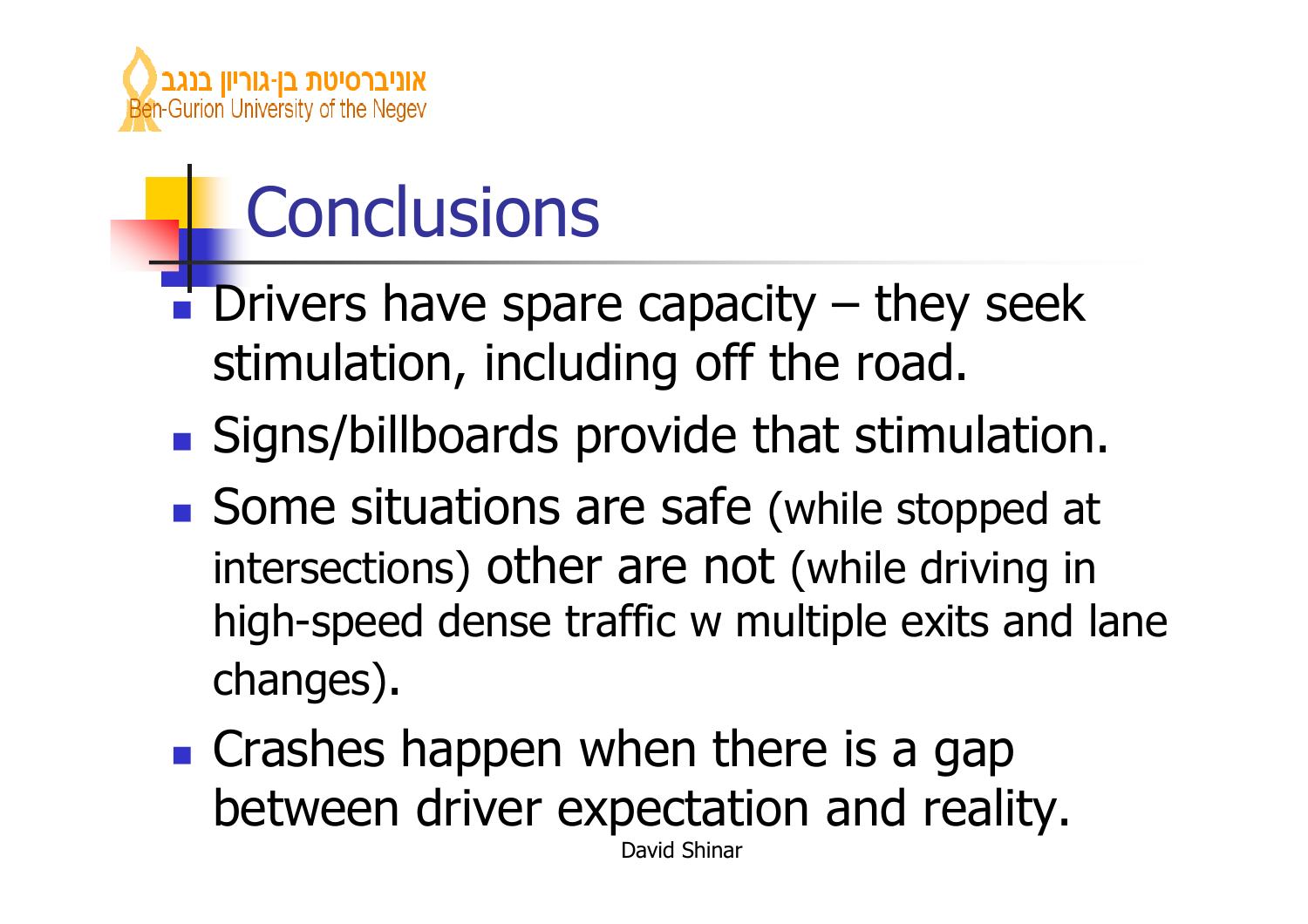## Gurion University of the Negev don't we attend to the road all the time?

- $\overline{\mathbb{R}^2}$ For an experienced driver, most driving does not require full processing capacity
- **Distraction is a problem only when the primary** task (driving) is so demanding so that a secondary (distraction) task overloads the driver
- $\overline{\mathbb{R}}$ **The Most dangerous situation is when the driver** is "immersed" in the distracting task (e.g., driving while talking rather talking while driving) and the change in driving demands is unexpected (e.g., car ahead suddenly stops).

7/16/20100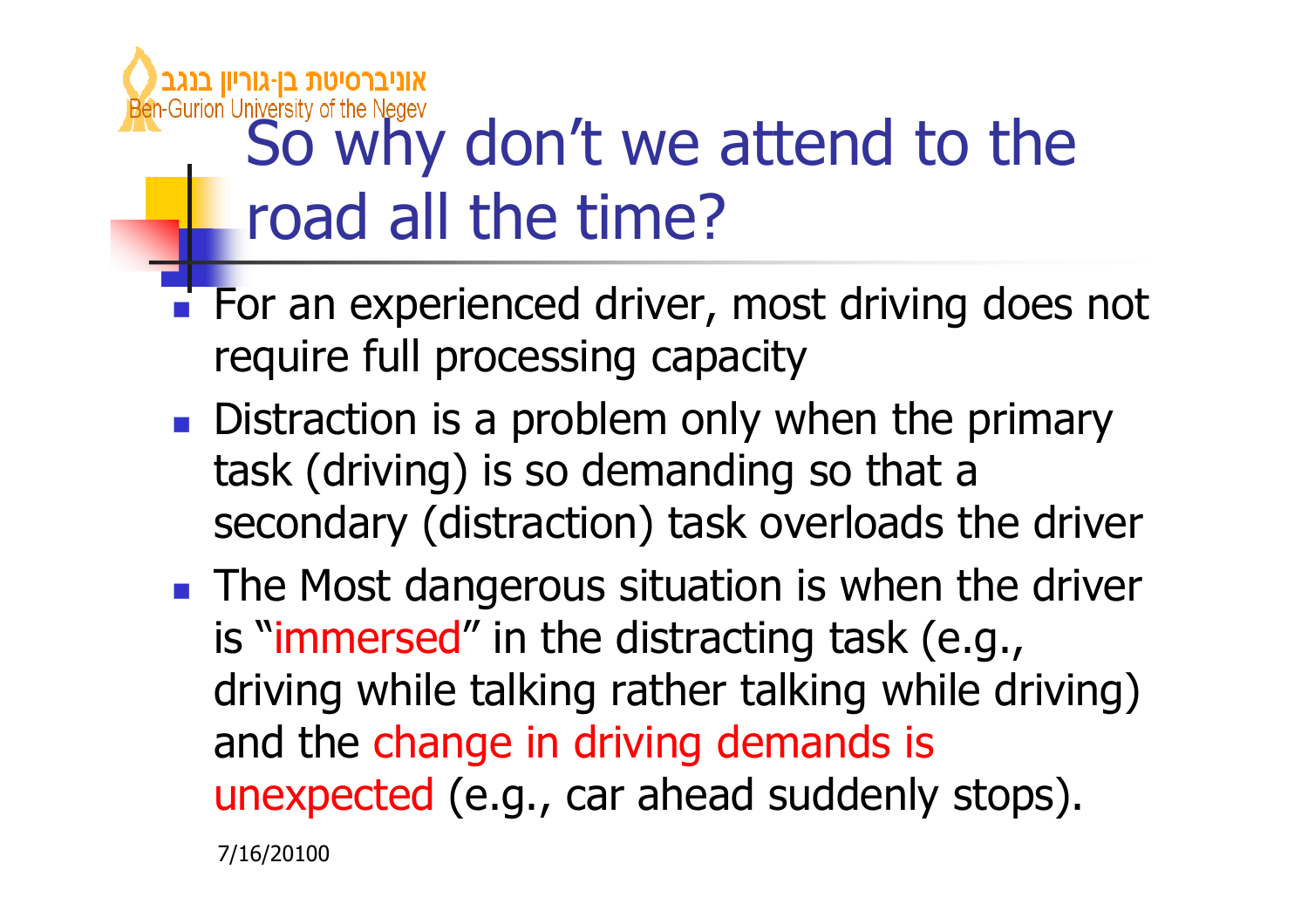

#### Crash as a function of 'circumstances' and 'lack of attention'/ human resource allocation (from Blumenthal, 1968)

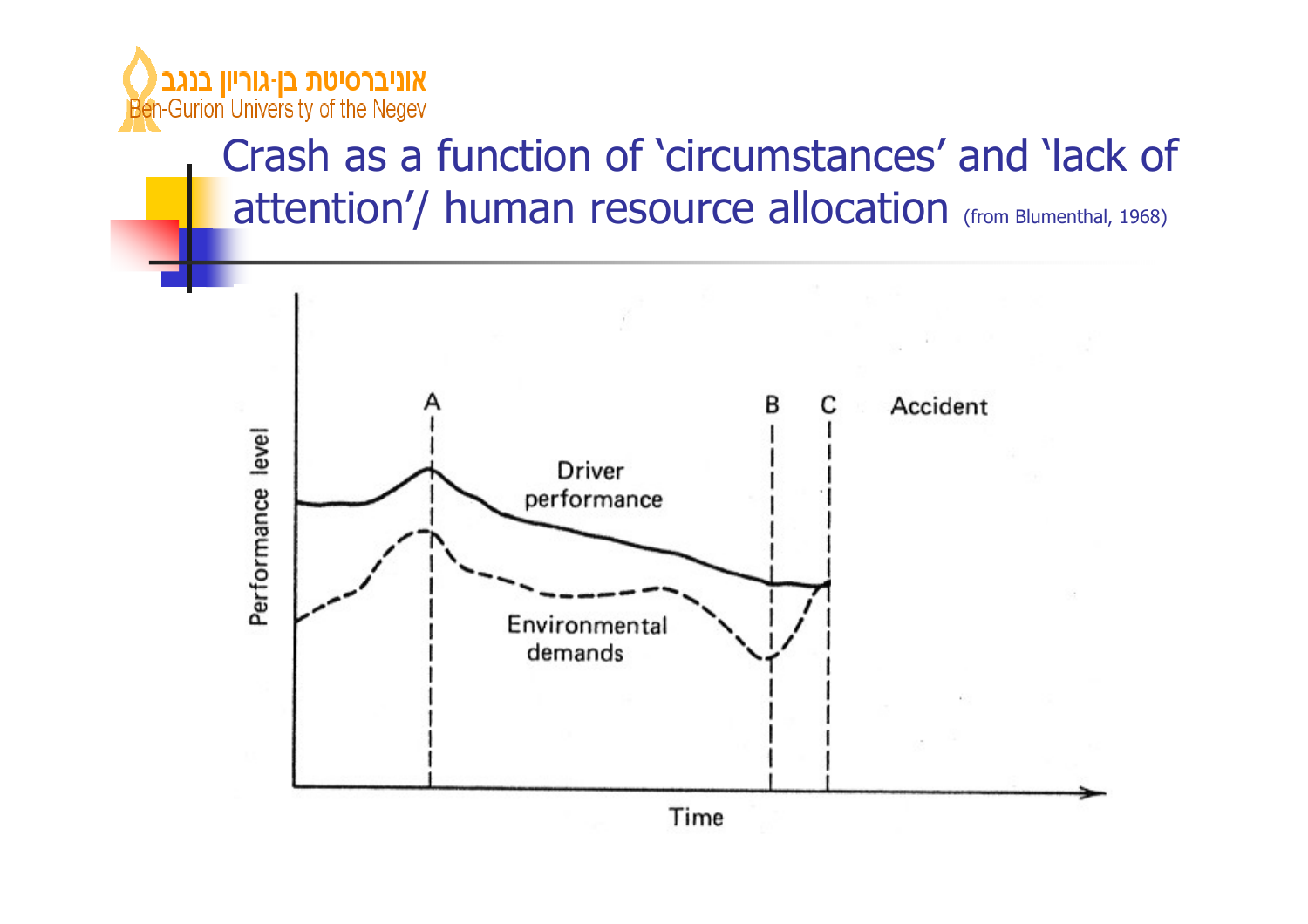

## **Implications**

- **Service Service • Minimize gaps between reality and** expectations
- **Service Service Prohibit distractions where demands are** high but possibly unexpected
- **Notai** When demands are expected to be low and **are** low , distractions from the driving task are probably not dangerous, and possibly beneficial (e.g. Burma Shave commercials)